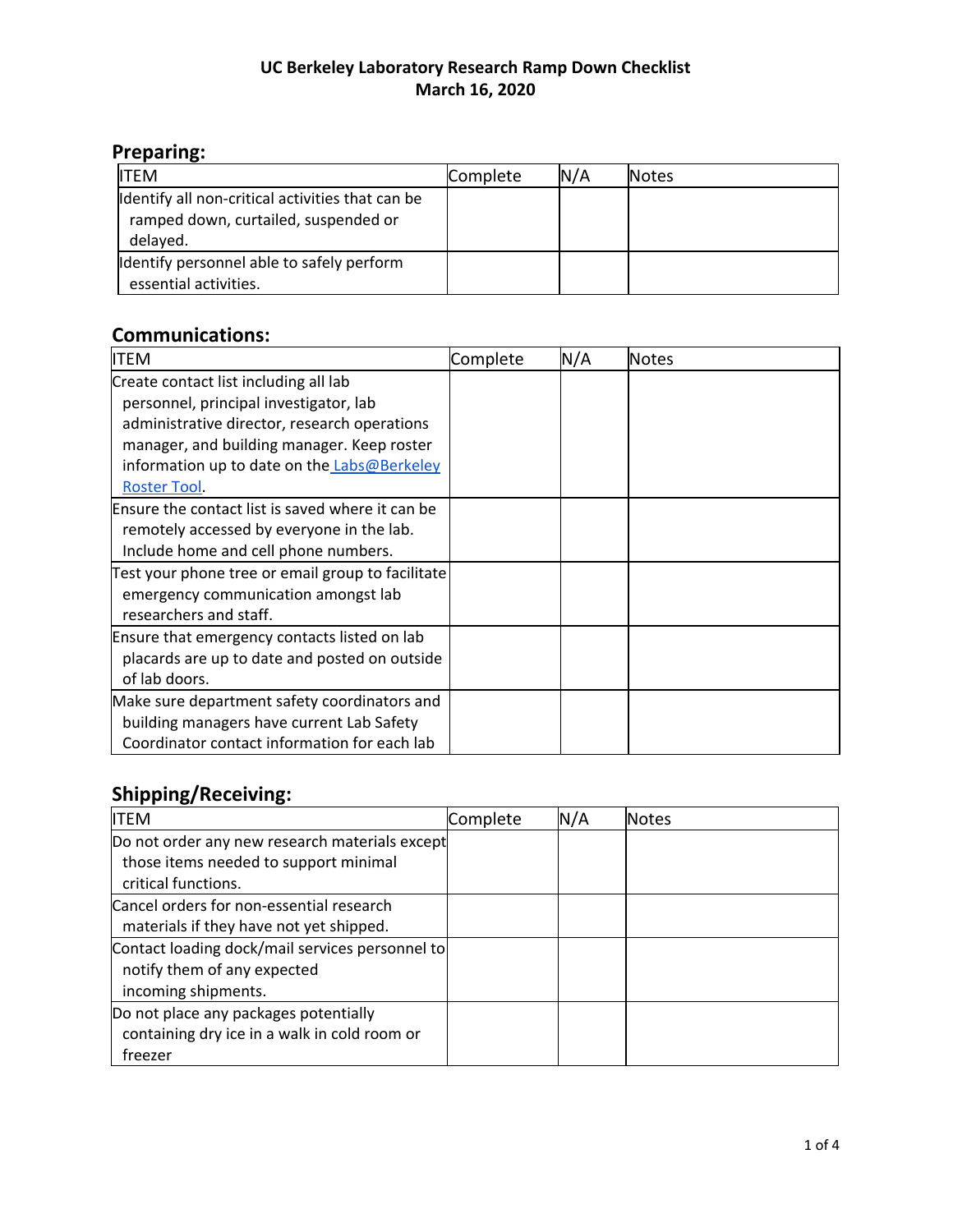#### **Research Materials**:

| <b>ITEM</b>                                        | Complete | N/A | Notes |
|----------------------------------------------------|----------|-----|-------|
| Freeze down any biological stock material for long |          |     |       |
| term storage.                                      |          |     |       |
| Consolidate storage of valuable perishable items   |          |     |       |
| within storage units that have backup systems.     |          |     |       |
| Fill dewars and cryogen containers for sample      |          |     |       |
| storage and critical equipment.                    |          |     |       |
| Consult with OLAC and <b>ACUC</b> about current    |          |     |       |
| animal care recommendations.                       |          |     |       |
| Properly secure all hazardous materials in         |          |     |       |
| long-term storage. Refer to chemical storage       |          |     |       |
| guide to ensure proper chemical compatibility      |          |     |       |
| and area considerations.                           |          |     |       |
| Ensure all flammables are stored in flammable      |          |     |       |
| storage cabinets when possible.                    |          |     |       |
| Ensure that all items are labeled appropriately.   |          |     |       |
| All working stocks of materials must be labeled    |          |     |       |
| with the full name of its contents and include     |          |     |       |
| hazards.                                           |          |     |       |
| Remove all chemicals and glassware from            |          |     |       |
| benchtops and fume hoods and store in              |          |     |       |
| cabinets or appropriate shelving.                  |          |     |       |
| Request waste pickups for peroxide-forming         |          |     |       |
| chemicals or other                                 |          |     |       |
| chemicals (i.e. pirhana etch) that may become      |          |     |       |
| unstable over time (plan for 2 months).            |          |     |       |
| Collect contents of any acid/base baths and        |          |     |       |
| request waste pickup.                              |          |     |       |
| Remove infectious materials from biosafety         |          |     |       |
| cabinets, and autoclave, disinfect, dispose or     |          |     |       |
| safely store them as appropriate.                  |          |     |       |
| Confirm inventory of controlled substances and     |          |     |       |
| document in logbook.                               |          |     |       |
| Consider additional measures to restrict access    |          |     |       |
| to controlled substances.                          |          |     |       |
| Secure physical hazards such as sharps.            |          |     |       |
| Ensure all radioactive materials are               |          |     |       |
| locked/secured inside a refrigerator, freezer, or  |          |     |       |
| lockbox. If you need to transfer RAM to another    |          |     |       |
| location, please consult with Radiation Safety.    |          |     |       |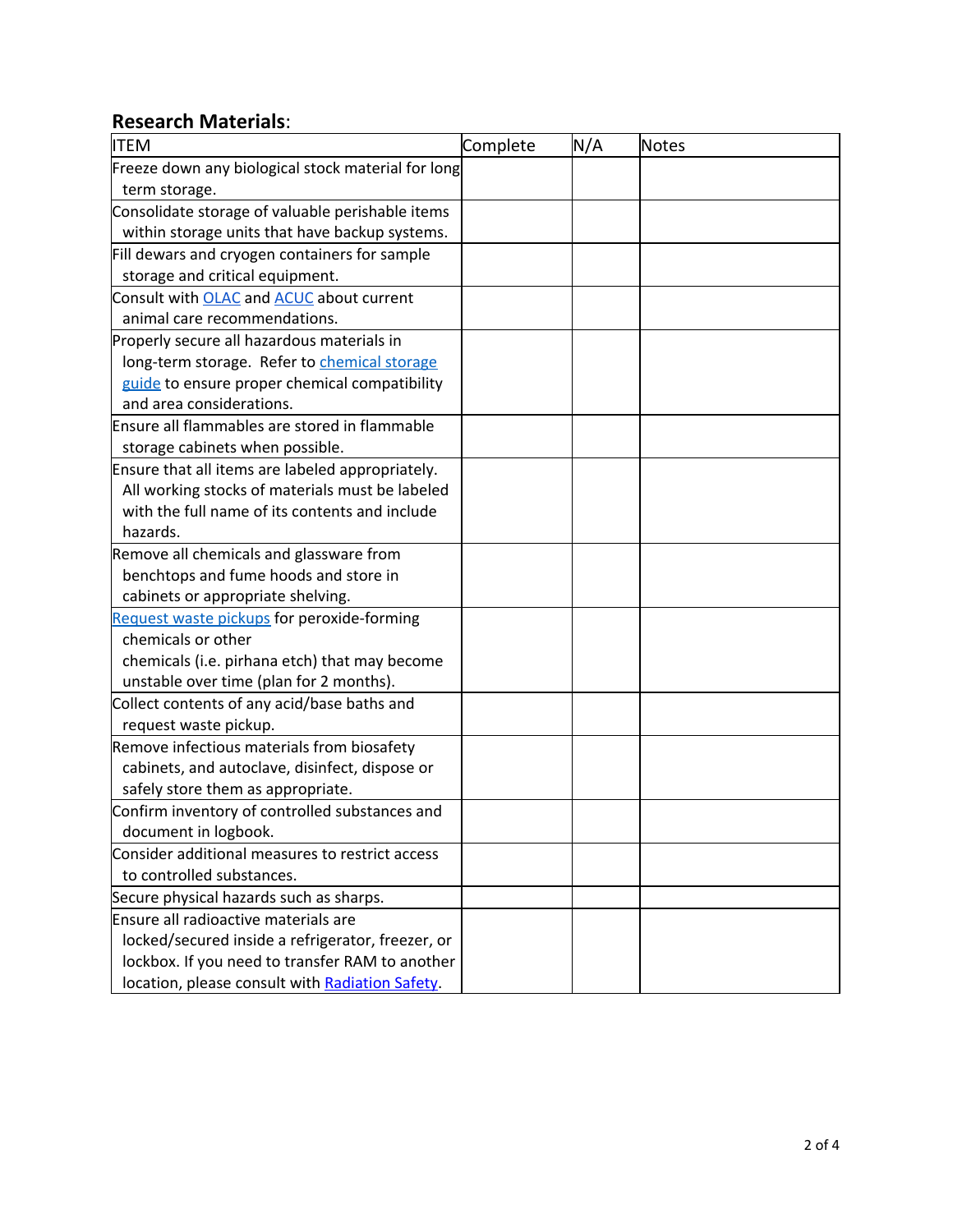## **Physical Hazards:**

| <b>ITEM</b>                                     | Complete | N/A | <b>Notes</b> |
|-------------------------------------------------|----------|-----|--------------|
| Ensure all gas valves are closed. If available, |          |     |              |
| shut off gas to area.                           |          |     |              |
| Turn off appliances, computers, hot plates,     |          |     |              |
| ovens, and other equipment. Unplug              |          |     |              |
| equipment if possible.                          |          |     |              |
| Check that all gas cylinders are secured and    |          |     |              |
| stored in an upright position. Remove           |          |     |              |
| regulators and use caps.                        |          |     |              |
| Elevate equipment, materials and supplies,      |          |     |              |
| including electrical wires and chemicals, off   |          |     |              |
| of the floor to protect against flooding from   |          |     |              |
| broken pipes.                                   |          |     |              |
| Inspect all equipment requiring uninterrupted   |          |     |              |
| power for electricity supplied through an       |          |     |              |
| Uninterrupted Power Supply (UPS) and by         |          |     |              |
| emergency power (emergency generator).          |          |     |              |

#### **Equipment:**

| <b>ITEM</b>                                     | Complete | N/A | Notes |
|-------------------------------------------------|----------|-----|-------|
| Check that refrigerator, freezer, and incubator |          |     |       |
| doors are tightly closed.                       |          |     |       |
| Biosafety cabinets: Disinfect and remove all    |          |     |       |
| items from the biosafety cabinet, surface       |          |     |       |
| decontaminate the inside work area, close       |          |     |       |
| the sash and power down. Do NOT leave the       |          |     |       |
| UV light on.                                    |          |     |       |
| Fume hoods: Clear the hood of all hazards and   |          |     |       |
| shut the sash                                   |          |     |       |
| Review proper shut down procedures and          |          |     |       |
| measures to prevent surging.                    |          |     |       |
| Shut down and unplug sensitive electric         |          |     |       |
| equipment.                                      |          |     |       |
| Cover and secure or seal vulnerable equipment   |          |     |       |
| with plastic.                                   |          |     |       |

### **Decontamination**

| IITEM                                            | Complete | N/A | <b>Notes</b> |
|--------------------------------------------------|----------|-----|--------------|
| Decontaminate areas of the lab as you would      |          |     |              |
| do routinely at the end of the day.              |          |     |              |
| Decontaminate and clean any reusable             |          |     |              |
| materials that may be contaminated with          |          |     |              |
| biological material. (OLAC will be providing     |          |     |              |
| disinfectant as long as the PI has a spray       |          |     |              |
| bottle to put it in. Stations near the elevators |          |     |              |
| in NAF, LKS, LSA-B, LSA-6.)                      |          |     |              |